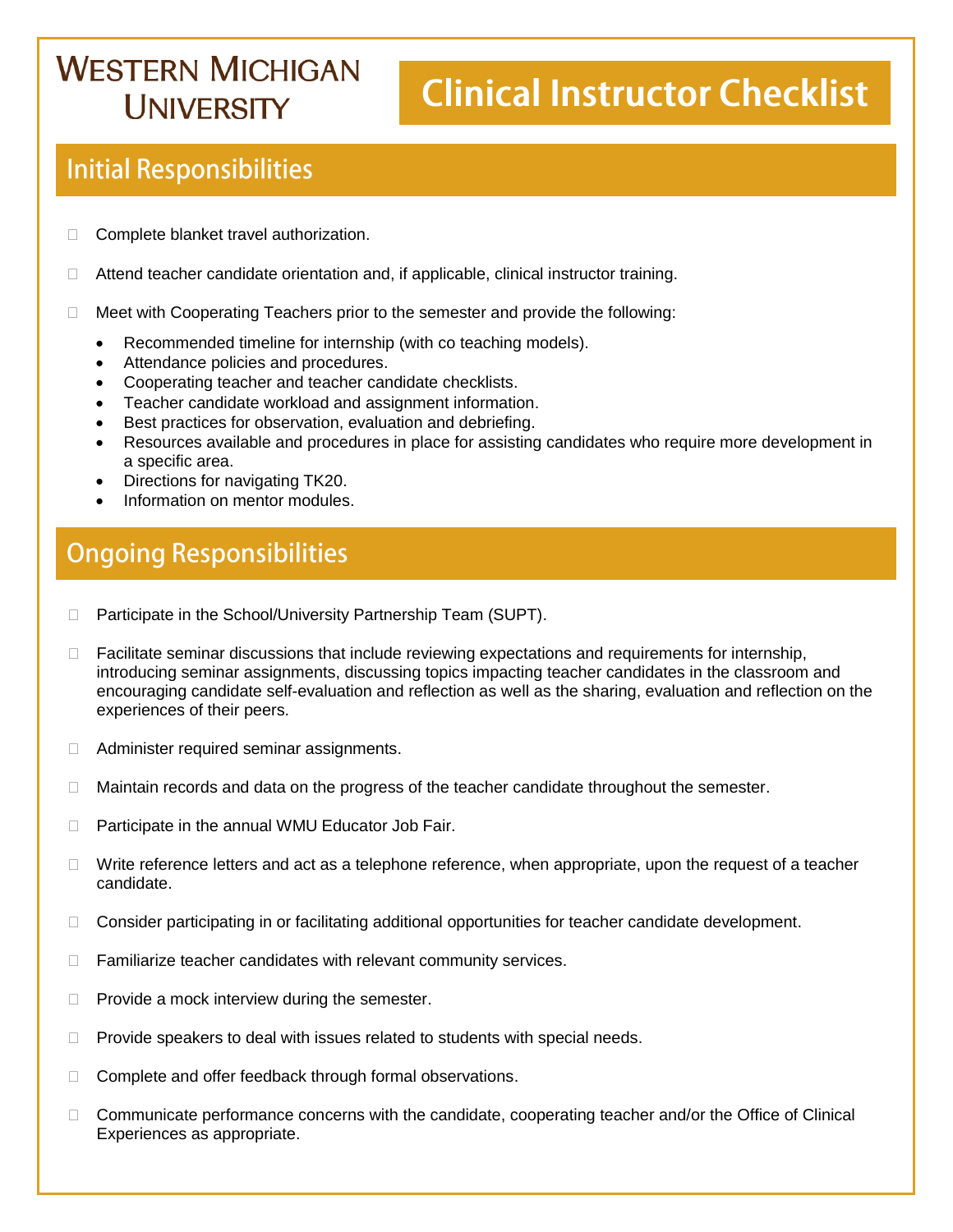- $\Box$  Assist teacher candidate and cooperating teachers in the completion of midterm evaluations.
- $\Box$  Meet with cooperating teacher and teacher candidate to review evaluation and establish goals and objectives for the second half of the semester.
- □ Complete mid term evaluations for your teacher candidates, meet with them to review and address any areas of concern.
- $\Box$  Develop and initiate a plan for improvement for any teaching candidate who receives a rating of "ineffective" on the mid term evaluation.
- $\Box$  Meet with cooperating teachers, and, when possible, collaborate with the building cooperating teacher, to enhance knowledge and skills related to mentoring/coaching teacher candidates (see mentor modules).
- Submit mileage reimbursement requests at the end of the month.

#### **Final Responsibilities**

- $\Box$  Work with the cluster site's building cooperating teacher, cooperating teachers, and appropriate administrator to coordinate placements for the upcoming semester's candidates.
- $\Box$  Review next semester teacher candidate information, identify effective matches and arrange interviews as necessary to confirm placements.
- $\Box$  Ensure that next semester's teacher candidates are in contact with their cooperating teachers.
- $\Box$  Recommend that the candidate arrange a time to visit the school and classroom and begin communicating with cooperating teachers prior to their internship.
- $\Box$  Notify candidates in writing of start date and schedule expectations for internship.
- $\Box$  Share copy of the handbook with teacher candidates and cooperating teachers.
- $\Box$  Send list of cooperating teacher and teacher candidate internship matches for next semester to the OCE specialist.
- $\Box$  Complete final evaluation via Tk20 and review with your teacher candidates.
- □ Verify with the Office of Clinical Experiences that your teacher candidates have completed the MDE survey.
- $\Box$  Record final grades on the designated University website by the appropriate due date.